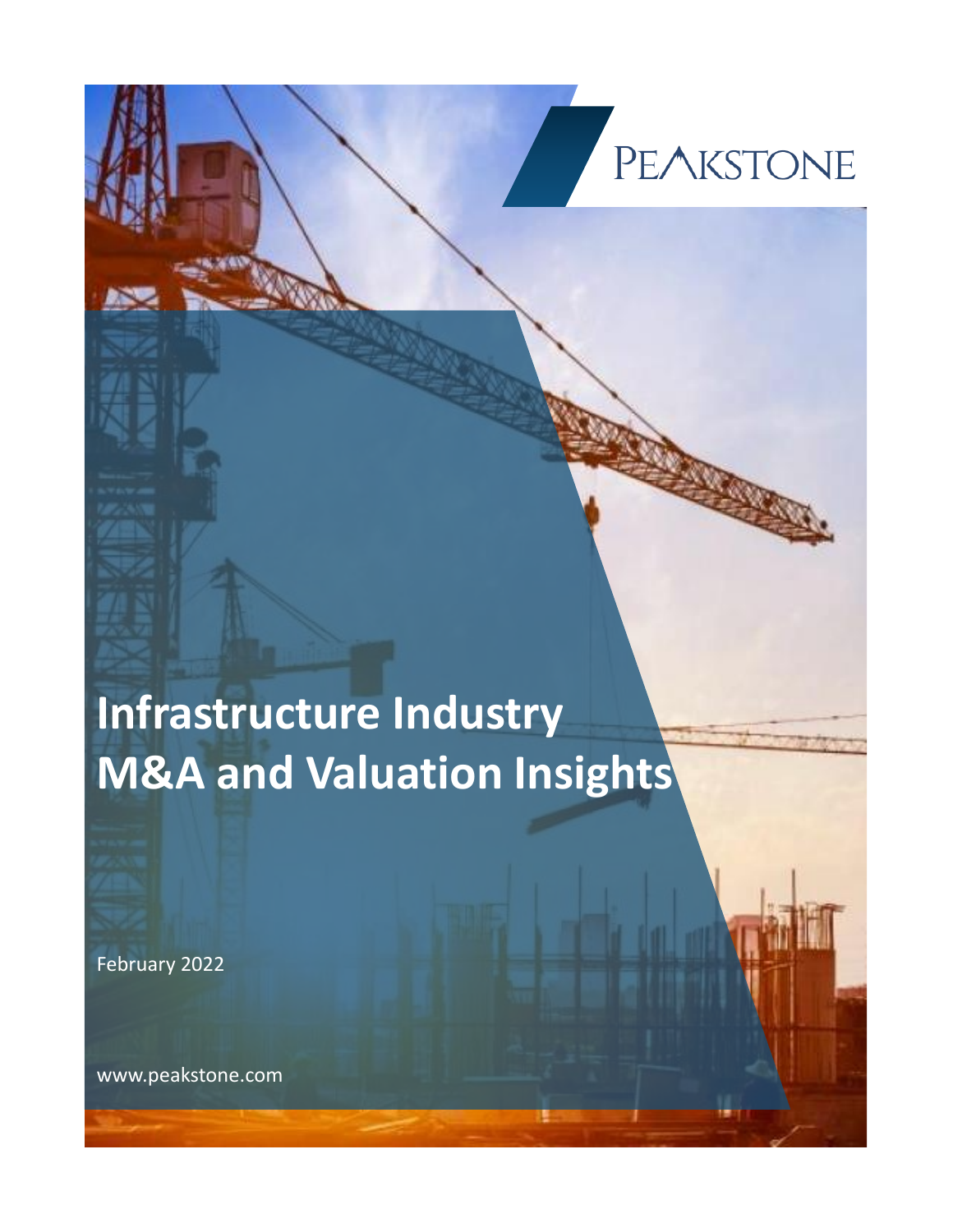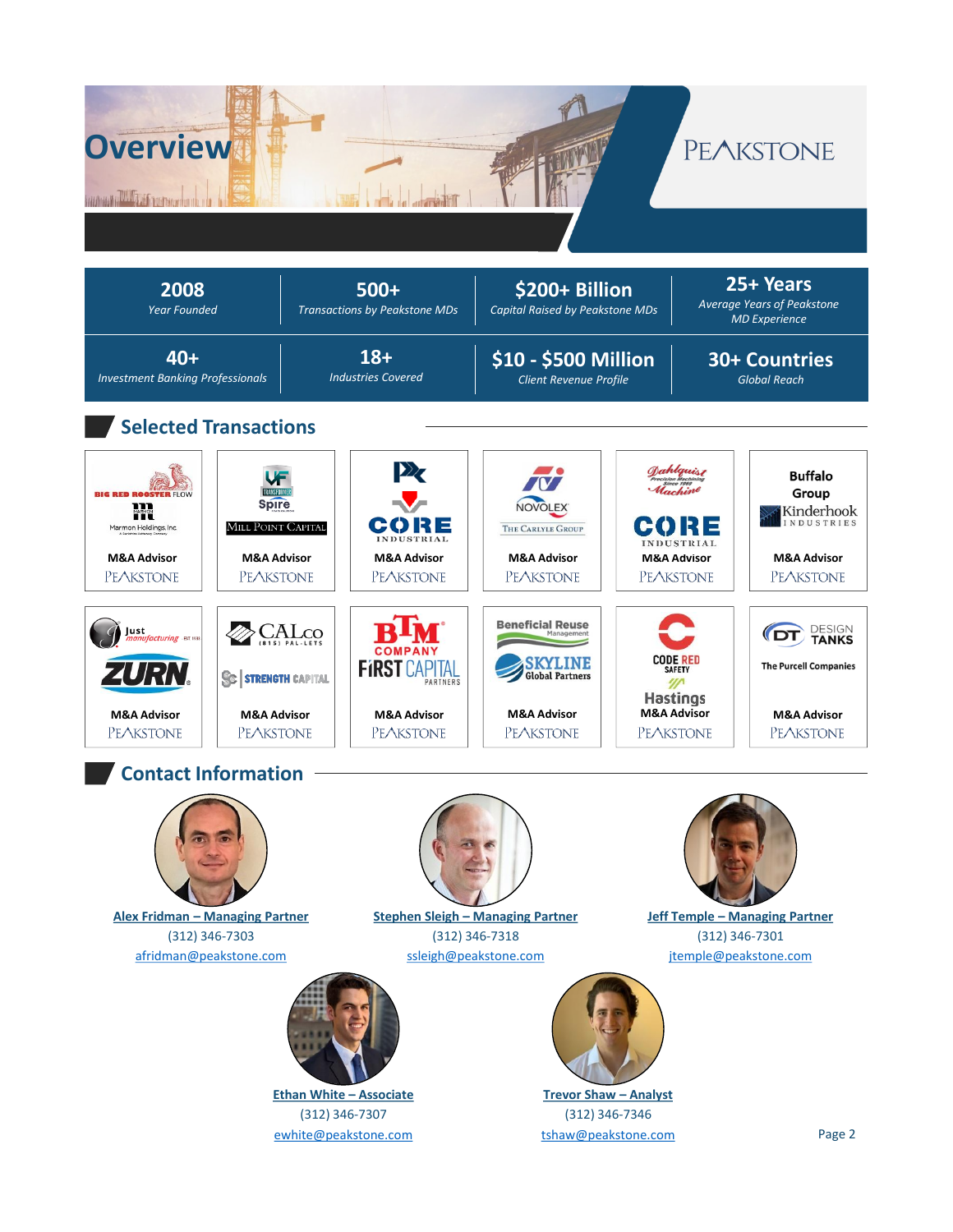

#### **Infrastructure M&A Count Across the U.S. (2000 – 2021)**





*Note: As of Dec 31, 2021*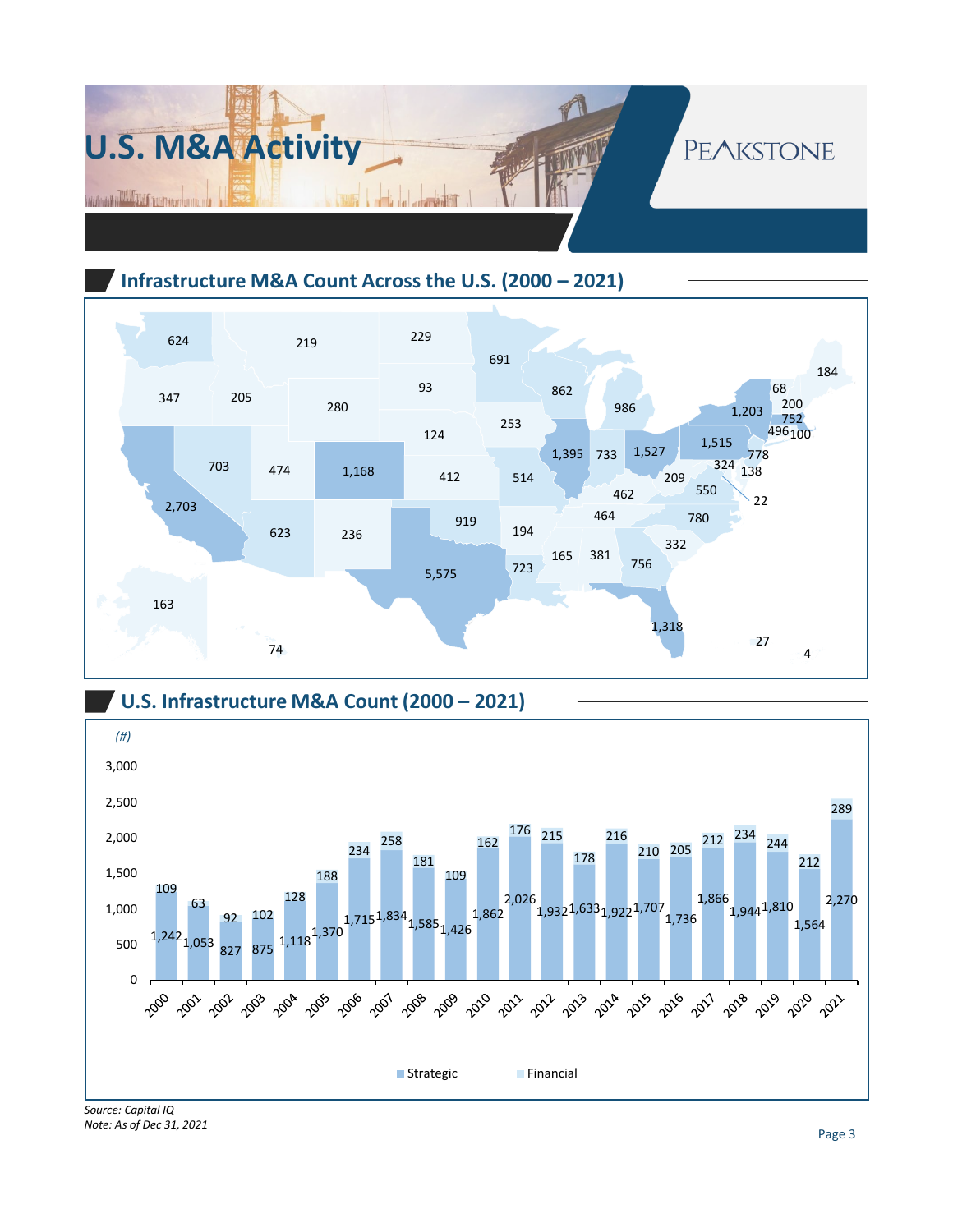

**Median Transaction Value (2000 – 2021)**



**Median EV Multiples (2000 – 2021)** 



*Note: As of Dec 31, 2021*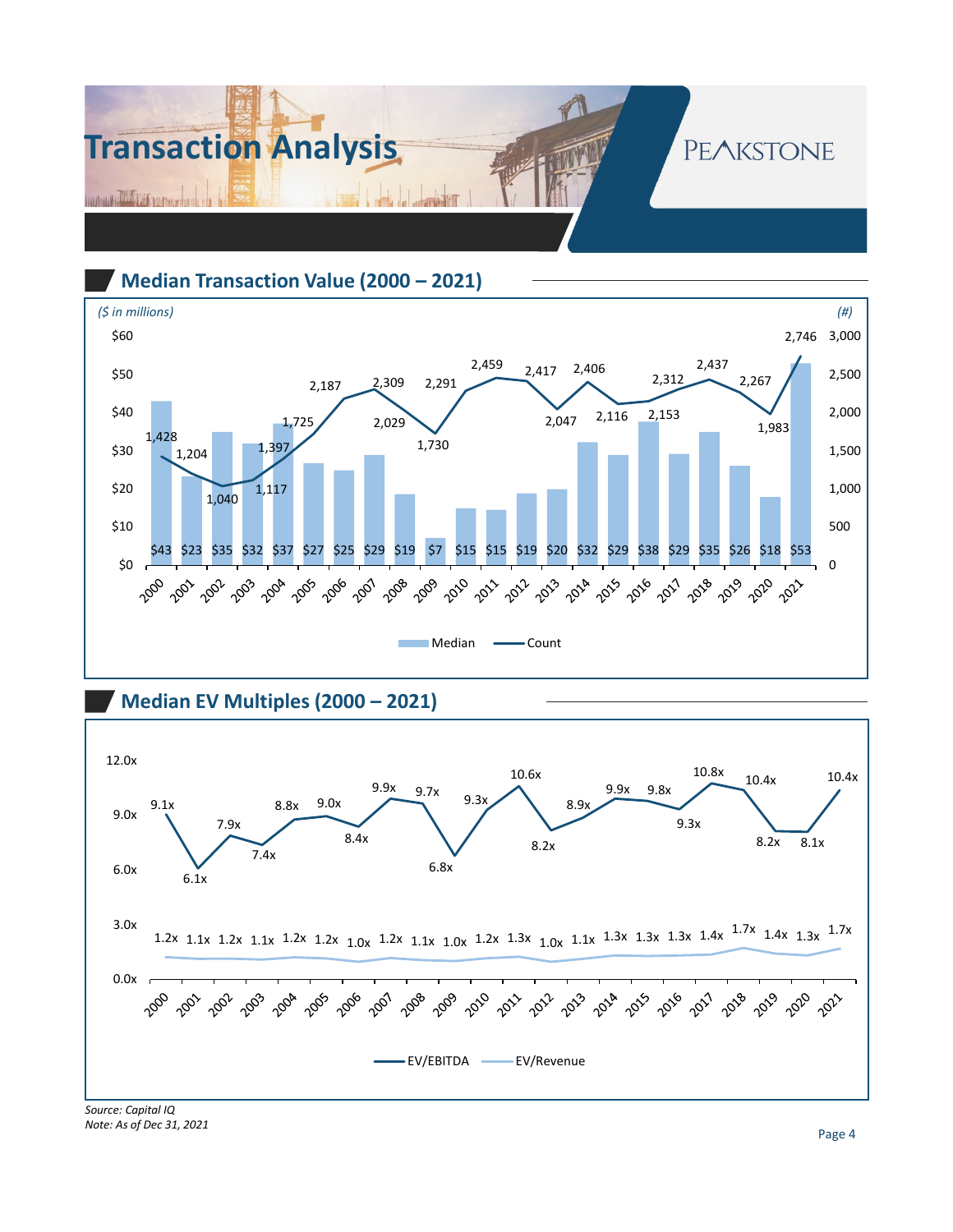

#### **Relative Stock Performance (2012 – 2021)**







*Source: Capital IQ Peakstone Energy & Utilities Index: NEE, DUK, D, KMI, AEP, SRE, WMB, ED, XEL, FE, OKE, NI, TRGP, NRG, ETRN, ENLC, AM Peakstone Materials Index: VMC, MLM, NUE, EMN, RS, STLD, EXP, CLF, WOR, X Peakstone Engineering & Construction Index: PWR, ACM, TTEK, EME, MTZ, DY, FLR, PRIM, GVA, MYRG, TPC, STRL, MTRX Peakstone Industrials Index: TREX, OSK, WMS, SSD, BLDR, UFPI, ROCK, MLI, GBX, CMCO, GLDD, AGX, NNBR, WM, RSG, WCN, SRCL, CLH, ECOL, CAT, DE, CNHI, TEX, ASTE, PLOW, HEES, TITN, MTW* **Energy & Utilities Index ("Energy") Materials Index ("Materials") Engineering & Construction Index ("Engineering") Industrials Index ("Industrials") S&P 500**

*Note: As of Dec 31, 2021*